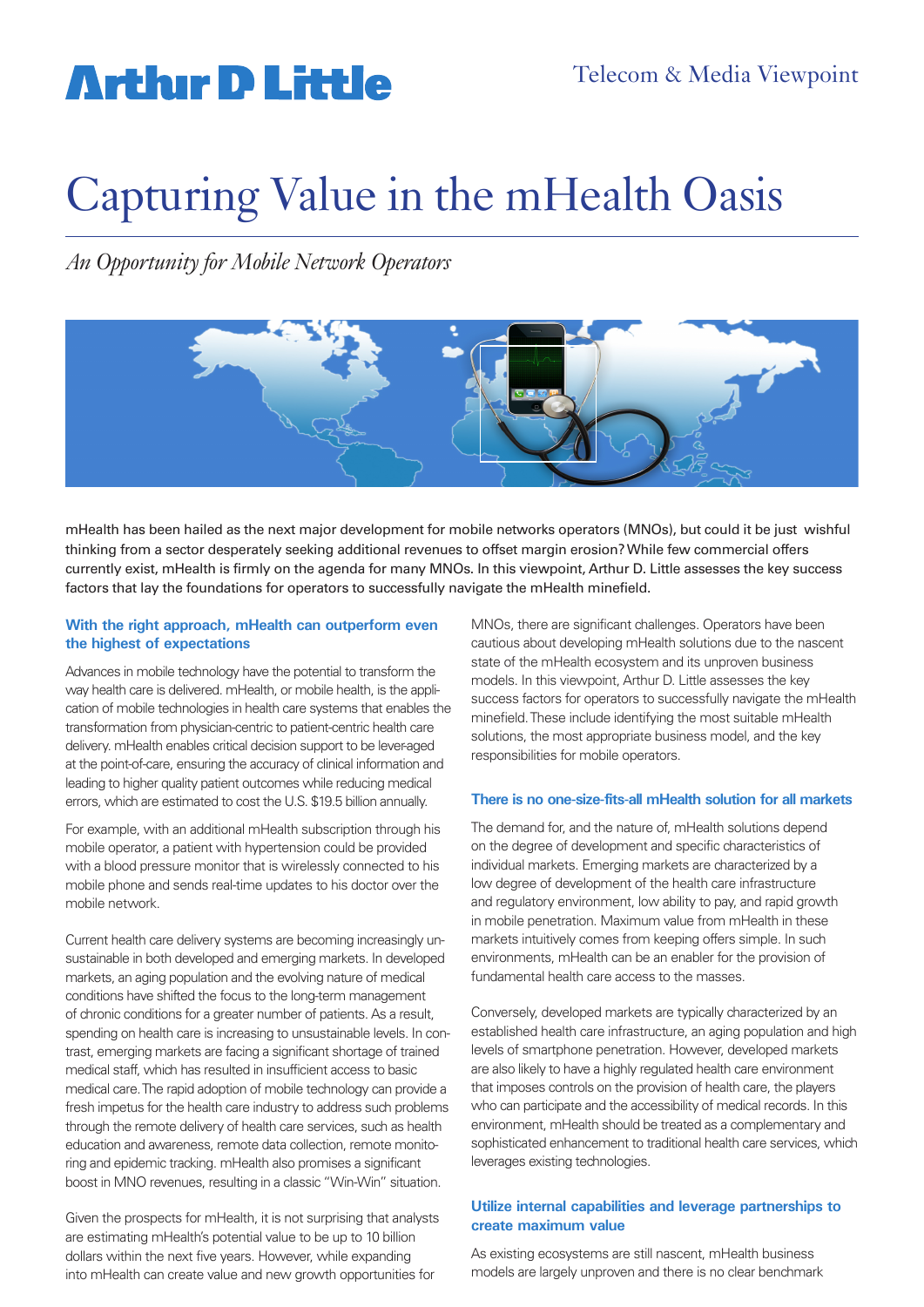### Telecom & Media Viewpoint

### **Artlur D Little**

model to adopt. However, it is clear, that partnerships will be necessary as no single player will have all the essential capabilities required to deliver such solutions. Hence, the resulting business model and selection of partners will depend on the MNO's technological, as well as its commercial, regulatory and organizational capabilities.

Fundamental technological capabilities necessary to launch mHealth services include a scalable network architecture to support M2M business, an agile service layer architecture, an enterprise-based OSS/BSS architecture and security systems. Key commercial capabilities include the experience of a reliable health care service provider, strong consumer brand, large customer base and broad retail distribution channels. An assessment of these factors has lead to five potential business models (see Figure 1).

The mHealth opportunity for an MNO is significant, but the value created will have to be shared among the partners delivering the mHealth service. Our expert analysis shows that operators which play only the connectivity role can access up to 20 percent of the mHealth market value, but there is potential to retain approximately 45 percent of the market value when delivering end-to-end solutions. Hence, in order to limit the value that it must share with partners, the MNO should focus on maximizing its contribution by making the most of its internal capabilities.

#### **Keep it simple for emerging markets**

#### mHealth solutions bring basic health care to the masses

In emerging markets, mHealth solutions, such as the delivery of medical information by SMS or MMS, medicine reminders, remote data collection, and medical help-lines, can help improve patients' access to basic medical care.

The delivery of health information by SMS can be used to raise awareness and to educate the population. The mHealth Company (MHC), based in Saudi Arabia, is working with several MNOs in the region to provide comprehensive health education by SMS and MMS. One such partner is Saudi Telecom Company, which recorded a peak of 430,000 monthly subscriptions with a 70 percent retention rate. Overall, MHC has achieved a total subscriber base of 2 million since its launch in 2009.

Another relatively basic mHealth service is a help-line that connects mobile phone callers to a health care call center staffed by trained specialists. While this service keeps the technology requirements low for the patient, it requires more health care resources to be located at the call center.

Additionally, health care providers can use mHealth services to provide remote diagnosis support to field staff and also to suggest treatments. Health care experts located in a central facility can use the service to remotely support in-field health care workers with PDAs or a laptop computer equipped with a mobile broadband or video conferencing.

#### In emerging markets, MNOs must drive mHealth, often in cooperation with NGOs

In emerging markets and especially in rural communities, MNOs are most likely to take on a "lead partner" business model to offer basic services. As investment costs are likely to be higher and ARPU lower, the focus must be on capturing a large subscriber base. The role of NGOs and government agencies will be critical in capturing a broad subscriber base as they have the expertise and reach essential to penetrate this market and raise awareness of the service.

Roshan, Afghanistan's largest MNO, has adopted this approach by partnering with the Aga Khan Fund for Economic

|                   |                                                 | "Bitpipe" provider                                                                  | "Enabler" - connectivity<br>provider                                                                                       | <b>Joint partner</b>                                          | <b>White-label partner</b>                                                                                                                                                                        | <b>Lead partner</b> |
|-------------------|-------------------------------------------------|-------------------------------------------------------------------------------------|----------------------------------------------------------------------------------------------------------------------------|---------------------------------------------------------------|---------------------------------------------------------------------------------------------------------------------------------------------------------------------------------------------------|---------------------|
| <b>MNO Role</b>   |                                                 | Reduced to transmission of data<br>to a control unit - no specific<br>customization | Connectivity tailored for mHealth<br>Apps w.r.t business models,<br>service levels, SIM provisioning,<br>security features | MNO focused on partnerships<br>to develop mHealth application | Offer full end-to-end solutions incl. vertical-specific and client<br>customized solutions (hardware and hosted solutions) White-label<br>partner will not push labeled solutions into the market |                     |
| <b>Technology</b> | <b>Connectivity</b>                             |                                                                                     |                                                                                                                            |                                                               |                                                                                                                                                                                                   |                     |
|                   | <b>Platform</b>                                 | $\boldsymbol{\times}$                                                               | ✓                                                                                                                          | ✔                                                             |                                                                                                                                                                                                   |                     |
|                   | <b>Solution / App/</b><br><b>Device</b>         | $\boldsymbol{\times}$                                                               | $\boldsymbol{\times}$                                                                                                      | (✓                                                            |                                                                                                                                                                                                   |                     |
|                   | <b>Billing</b>                                  | $\overline{\mathsf{x}}$                                                             | $\overline{\mathsf{x}}$                                                                                                    | (✔                                                            | $\checkmark$                                                                                                                                                                                      | $\checkmark$        |
|                   | <b>Med.</b> devices<br>connected to<br>platform | $\bm{\times}$                                                                       | ×                                                                                                                          | (✓                                                            |                                                                                                                                                                                                   |                     |
| vopouri<br>Ġ,     | Sales/marketing/<br>brand                       | $\bm{\times}$                                                                       | $\bm{\times}$                                                                                                              | $(\checkmark)$                                                | $\bm{\times}$                                                                                                                                                                                     |                     |
|                   | <b>Healthcare</b><br>certificates               | $\boldsymbol{\times}$                                                               | $\boldsymbol{\times}$                                                                                                      | (✓                                                            |                                                                                                                                                                                                   |                     |
| <b>B2B / B2C</b>  |                                                 | B <sub>2</sub> B                                                                    | B <sub>2</sub> B                                                                                                           | <b>B2B/B2C</b>                                                | B <sub>2</sub> B                                                                                                                                                                                  | <b>B2B/B2C</b>      |
| <b>Examples</b>   |                                                 | Sprint y<br>e-plus <sup>+</sup>                                                     | vodafone                                                                                                                   | <b>P</b> avea<br><b>STC</b>                                   | telenor                                                                                                                                                                                           | <b>ROSHAN</b>       |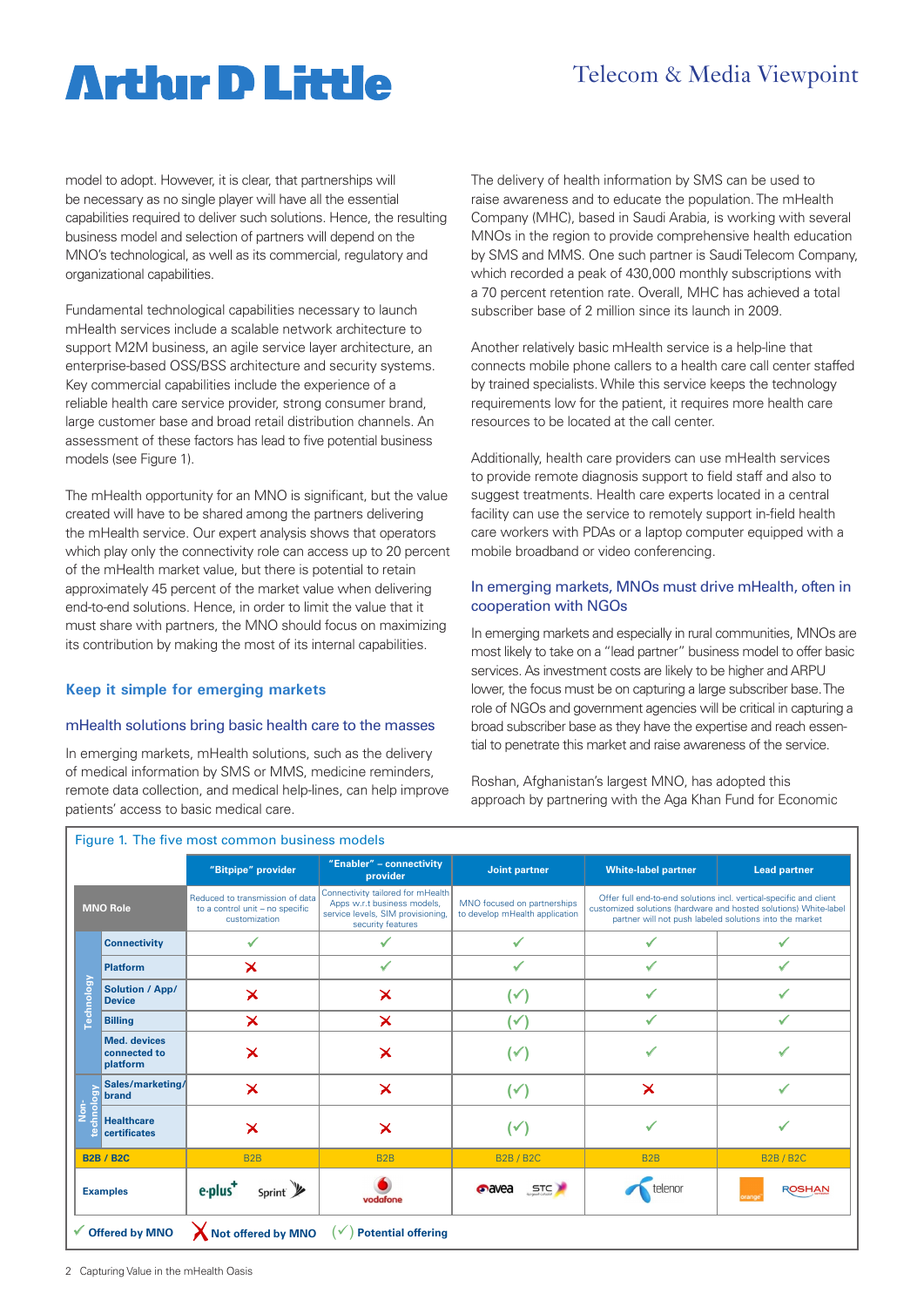### Telecom & Media Viewpoint

### **Artlur D Little**

Development. With its NGO partner, it has been running a telemedicine program with mHealth initiatives, such as equipping remote health centers with basic medical kits and connected smartphones, training of midwives via SMS and running a small fleet of mobile-equipped, multi-functional bikes with screens to display health information videos.

#### **In developed markets, operators must focus on solutions that fit within the current health care industry structure**

#### Smartphones and Apps drive mHealth

In developed countries, the rapid adoption of smartphones and tablet devices, such as the iPad, by health care providers has triggered a significant growth in the use of mHealth Apps. It is estimated that the market for such Apps will reach \$1.7 billion by the end of 2014. Furthermore, over 500 million people, about onethird of smartphone users, are expected to use health care mobile applications on their smartphones by 2015 (see Figure 2).



mHealth could provide a mobile operator with the opportunity to not only increase ARPU, but also acquire new subscribers and control churn. There are over 17,000 mHealth applications currently in major App stores, of which 74 percent are based on a paid business model.

The greatest health care issue facing developed countries today is the high cost of treating chronic diseases. According to the Center for Disease Control and Prevention, the cost of treating chronic disease in the United States constitutes 83 percent of total Medicaid and 96 percent of the total Medicare expenditure. In Denmark, chronic diseases account for 70-80 percent of its health care expenditure. In the United Arab Emirates, 20 percent of the adult population has diabetes, which consumes 40 percent of the country's health care expenditure.

Given the high and increasing smartphone penetration in developed markets, health industry players are entering the mHealth market as a way to drastically reduce costs while

focusing on prevention and management, rather than cure. Within the next 5 years, mHealth is expected to target 220 million diabetes patients and around 400 million obesity cases globally, resulting in savings of US\$ 20 billion per year for health care providers, according to West Wireless Health Institute.

#### Remote monitoring and wellness enhancement are key revenue drivers

One of the latest market offerings tailored to manage chronic diseases is a remote monitoring service. The service consists of a medical device that can monitor vital signs associated with diabetes or hypertension, a mobile device for transmission, a centralized platform for diagnosis and analysis, health care providers for interpreting the analysis and additional support and a communications gateway for informing the patient of any specific actions that must be taken. This patient-centric service, typically offered at a premium, enables patients to take control of their own medical conditions.

The first patient-centric and commercially available remote monitoring service, "healthe", was launched by Orange Austria in June 2010. Users pay the equivalent of \$14 per month for access to the monitoring service and access to up to 5 caregivers, and an additional \$2.8 per month for the notification package.

Other revenue-enhancing services are focused on fitness and wellness enhancement. NTT DoCoMo, a Japanese MNO, launched "i Bodymo", which monitors physical activity and food intake and provides diet and health tips for a monthly fee of \$1.75. Since its launch in May 2010, the service has attracted 1 million subscribers.

In addition to complex solutions, basic mHealth services are still very attractive for MNOs in developed markets, due in part to their ease of implementation and their ability to reduce operating costs for the health care provider. In February 2011, Mobily, a Saudi Arabian MNO, partnered with the Al Habib Medical Group to deliver the "Mobile Baby" App, which simply enables ultrasound images and video to be sent to subscribers' mobile phones.

#### Leverage the existing health care ecosystem

As market conditions in developed countries create high entry barriers for operators wishing to develop their own offerings, MNOs should leverage the existing ecosystem. When launching mHealth services, a key success factor will be the mobile operator's ability to develop well-integrated partnerships to ensure interoperability and jointly navigate regulatory issues.

For example, in order to provide the "healthe" service, Orange Austria relies upon a consortium of highly integrated partners. Alcatel-Lucent brings technical expertise to the medical platform, as well as the mobile applications; the device manufacturers, Nokia and Lifescan, have enabled their respective mobile handsets and medical devices for "healthe". ArbeiterSamariterbund provides the medical expertise and runs the dedicated hotline. Last, but not least, Orange provides the marketing and distribution of the